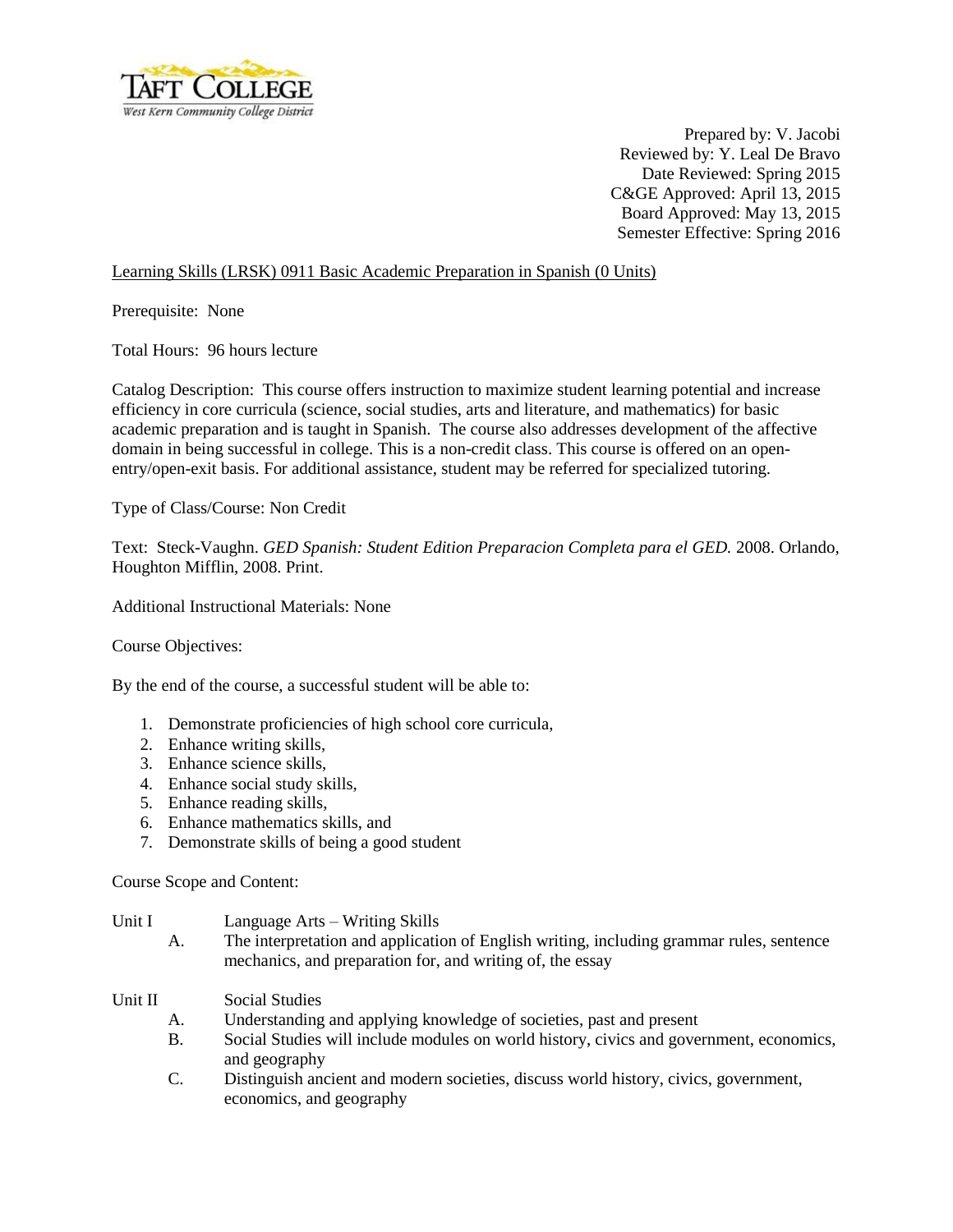

- Unit III Science Skills
	- A. Understanding and application of science: life science, earth and space science, and physical science
	- B. Understanding of the scientific method
	- C. Differentiate between life sciences, earth science, astronomy, and physical science

Unit IV Language Arts and Reading Skills

- A. Understanding and applying knowledge of language arts and reading: nonfiction, fiction, poetry, and drama
- B. Appraise and compare nonfiction, fiction, poetry, and dramatic works
- Unit V Mathematics
	- A. Understanding and applying knowledge of mathematics, including basic calculator functions, fractions and decimals, percent and percent problems, measurements and data analysis, algebra, and geometry
	- B. Calculate fractions, decimals, and percentages; calculate solutions to measurement, algebra, and geometry problems

Learning Activities Required Outside of Class:

The students in this class will spend five (5) to twelve (12) hours per week in supervised tutoring doing the following:

- 1. Completing assigned reading
- 2. Completing worksheets or assigned problems from the text
- 3. Engaged in tutoring sessions
- 4. Completing writing assignments

Methods of Instruction:

- 1. Lecture
- 2. Individual and group activities
- 3. Class discussion and participation
- 4. Media presentations

Methods of Evaluation:

- 1. Pre-and post-assessment
- 2. Exams and quizzes
- 3. Observation
- 4. Written assignments

## Supplemental Data:

| TOP Code:                 | 493030 Learning Skills, Disabled |
|---------------------------|----------------------------------|
| <b>SAM Priority Code:</b> | E: Non-Occupational              |